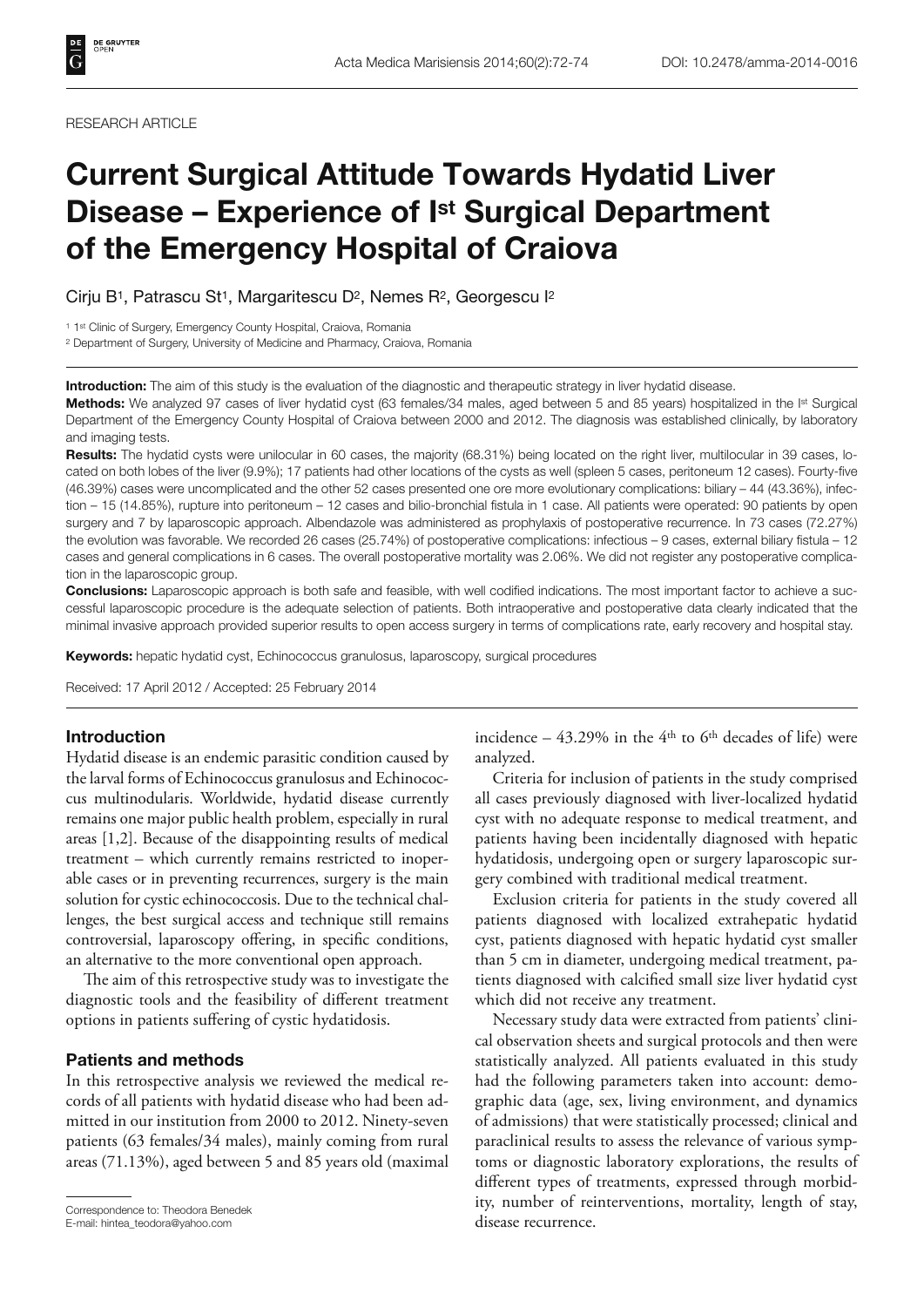All data collected for this study were stored in Windows Excel files (Microsoft Corp., Redmond, WA, USA). For statistical processing of data were used the following types of statistical tests: tests to measure the dependence between parameters - Pearson correlation coefficient, chi squared – as well as significance tests, specifically Anova and Student's t-tests, using SPSS 16.0 (SPSS Inc., Chicago, IL, USA).

### **Results**

Preoperative diagnosis involved anamnesis, clinical examinations, laboratory and imaging tests (ultrasonography and computer tomography). Unilocular cysts were found in the majority of cases, usually located on the right liver, while multilocular cysts were identified in 39 cases, 10 located on both the right and left liver. Additional locations comprised the spleen and the peritoneum. The reported series consisted in 45 uncomplicated cases and 52 cases showing one ore more evolutionary complications. Biliary lesions accounted for the majority of complications (43.36%), followed by infection and leakage into the peritoneum (27.6%) We also registered one case of bilio-bronchical fistula (Table I).

The surgical treatment included open surgery (92 cases) and laparoscopy (7 cases). The type of access in the open subgroup was midline incision in 64 cases (63.36%) and right subcostal (Kocher) incision in 28 cases (27.72%). Regarding to the actual treatment of the cyst the conservative surgical techniques were the method of choice (68.31%): pericystectomy with drainage of the residual cavity was applied in 62 patients (61.38%), followed by omentoplasty in 4 cases (3.96%). In three cases internal drainage was performed – cystogastrostomy or cystojejunostomy. Cyst resection was performed in 11 cases (10.89%), atypical hepatectomy in 11 cases (10.89%) and right hepatectomy in one case. The associated procedures included colecistectomy – 50 patients (49.5%), T-tube drainage – 15 cases (14.85%), choledocoduodenostomy – 5 patients (5.55%) and papilosfincterotomy  $-2$  cases (1.98%).

Laparoscopic surgery was performed in 7 cases – pericystectomy with drainage of the residual cavity – associ-

Table I. Type and distribution of echinococcal cysts

ated to colecistectomy in 3 cases. The main indication for laparoscopy was small size, uncomplicated and peripheral cysts.

The postoperative therapy with Albendazole as prophylaxis for recurrences was instituted in all patients and was not associated with any side effects

Most of the cases (72.27%) had a fair evolution. Five biliary fistulas and one abscess of the residual cavity required re-laparotomy. The hospitalization time varied widely (5–98 days). We registered 26 postoperative complications (Table II).

The most common complications were external biliary fistulae (12 cases); we also noticed one bilio-pleural fistula. Nine cases (8.91%) presented infectious complications: subphrenic abscess (5 cases), infection of the residual cavity (3 cases) and supramesocolic peritonitis following a gastrocolic fistula (1 case). Excepting minor local bleeding, no intraoperative complications occurred during the laparoscopic procedures. Postoperative morbidity and mortality were null in the laparoscopic group. We registered 2 deaths with a postoperative mortality rate of 1.98%, the cause of death being myocardial infarction and pulmonary embolism (1 case each).

We did not register any recurrence during the 13 years follow-up period.

# **Discussions**

Although considered an uncommon presence in many Western countries but with a high incidence in the Mediterannean and Balkan region, the hydatid disease is the source of considerable socioeconomic problem in the rural areas of Romania too [2]. This is the reason why the treatment should immediately be instituted whenever the disease is diagnosed.

Surgery remained the method of choice in the treatment of cystic echinococcosis  $[3-5]$ . The main principles of hydatid cyst surgery, originally established more than half a century ago, included complete removal of the parasite and the treatment of the restant cavity, alongside with the preservation of healthy tissue and prevention of intraoperative

|         | Table II. General postoperative morbidity after hydatid cyst |
|---------|--------------------------------------------------------------|
| surgery |                                                              |

| Location and type of hepatic hydatid cyst | No of cases | %      |
|-------------------------------------------|-------------|--------|
| Primary                                   | 89          | 88.11% |
| Recurrent                                 | 10          | 9.9%   |
| Uncomplicated                             | 47          | 46.53% |
| Complicated                               | 52          | 51.48% |
| Single                                    | 60          | 59.4%  |
| Multiple                                  | 39          | 38.61% |
| Right + left liver lobe                   | 10          | 9.9%   |
| Right liver lobe                          | 69          | 68.31% |
| Left liver lobe                           | 20          | 19.8%  |
| <b>Extrahepatic locations</b>             | 17          | 16.83% |
| Splenic                                   | 5           | 4.95%  |
| Peritoneal                                | 12          | 11.88% |
|                                           |             |        |

| Morbidity                                                 | 26 | 25.74%   |
|-----------------------------------------------------------|----|----------|
| Suppurative complications:                                | 9  | 8.91%    |
| Subphrenic abscess                                        | 5  | 4.95%    |
| Infection of the residual cavity                          | 3  | 2.97%    |
| Supramesocolic peritonitis due to<br>gastro-colic fistula |    | $0.99\%$ |
| <b>Biliary complications</b>                              | 13 | 12.87%   |
| External bile leaks                                       | 12 | 11.88%   |
| Postoperative bilio-pleural fistula                       | 1  | $0.99\%$ |
| Hemorrhages                                               |    | $0.99\%$ |
| General complications                                     | 6  | 5.94%    |
| Myocardial stroke                                         |    | $0.99\%$ |
| Pleurisy                                                  | 4  | 3.96%    |
| Alcoholic coma                                            |    | 0.99%    |